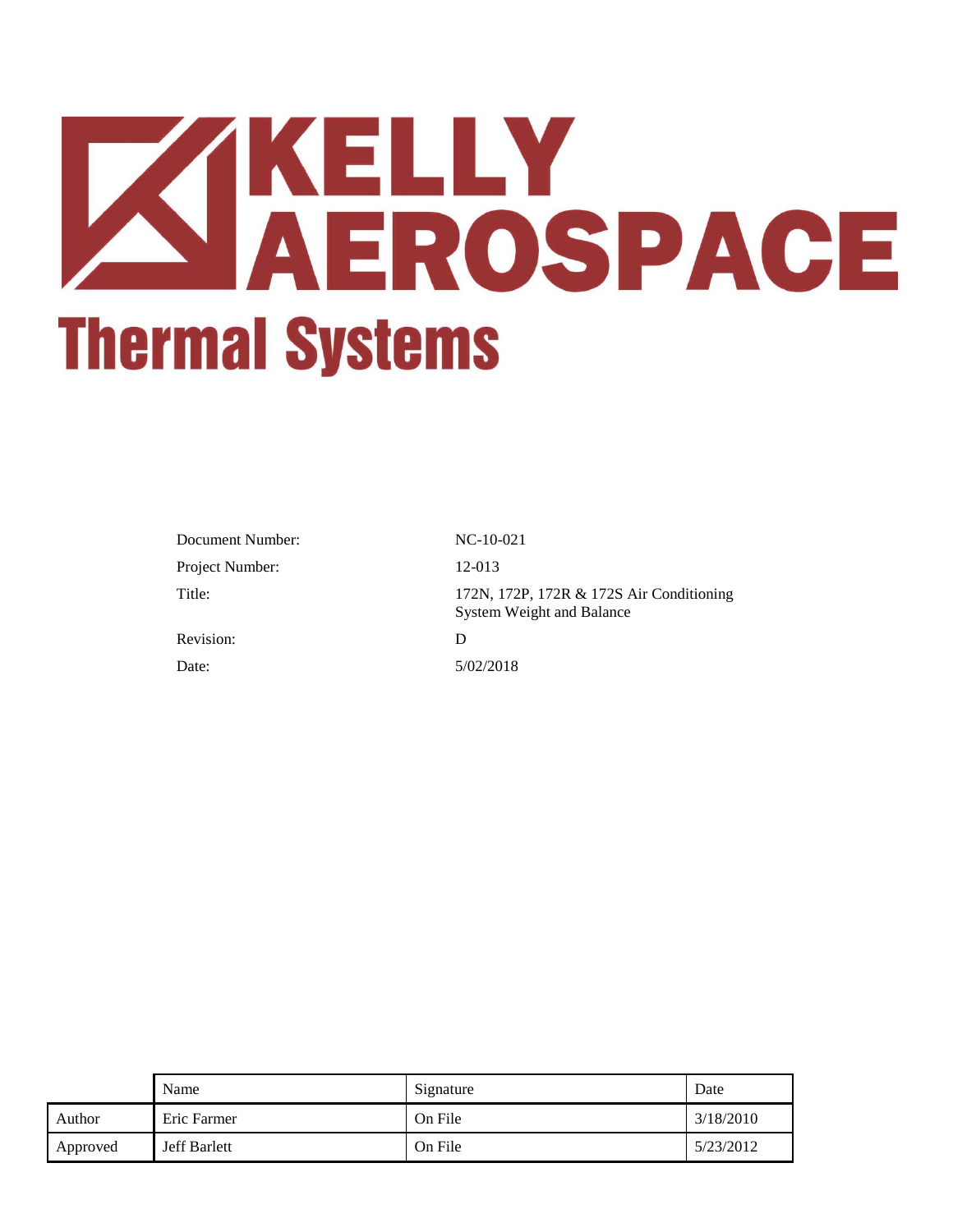# Revisions

| Rev.         | Description            | Author | Date      | Approved    |
|--------------|------------------------|--------|-----------|-------------|
| A            | <b>Initial Release</b> | EF     | 3/18/2010 | JB          |
| B            | See ECN 13-003         | JB     | 1/25/2013 | $_{\rm JB}$ |
| $\mathsf{C}$ | See ECN 16-017         | PG     | 12/2/2016 | JB          |
| D            | See ECN 18-005         | EF     | 5/02/2018 | JB          |
|              |                        |        |           |             |
|              |                        |        |           |             |
|              |                        |        |           |             |
|              |                        |        |           |             |
|              |                        |        |           |             |

Kelly Aerospace, Thermal Systems Division 1625 Lost Nation Rd Willoughby, Ohio 44094

| Project | Document Title                                                     | Document No | Rev Page |        |
|---------|--------------------------------------------------------------------|-------------|----------|--------|
|         | 12-013   172N, P, R & S Air Conditioning System Weight and Balance | $NC-10-021$ |          | 2 of 3 |